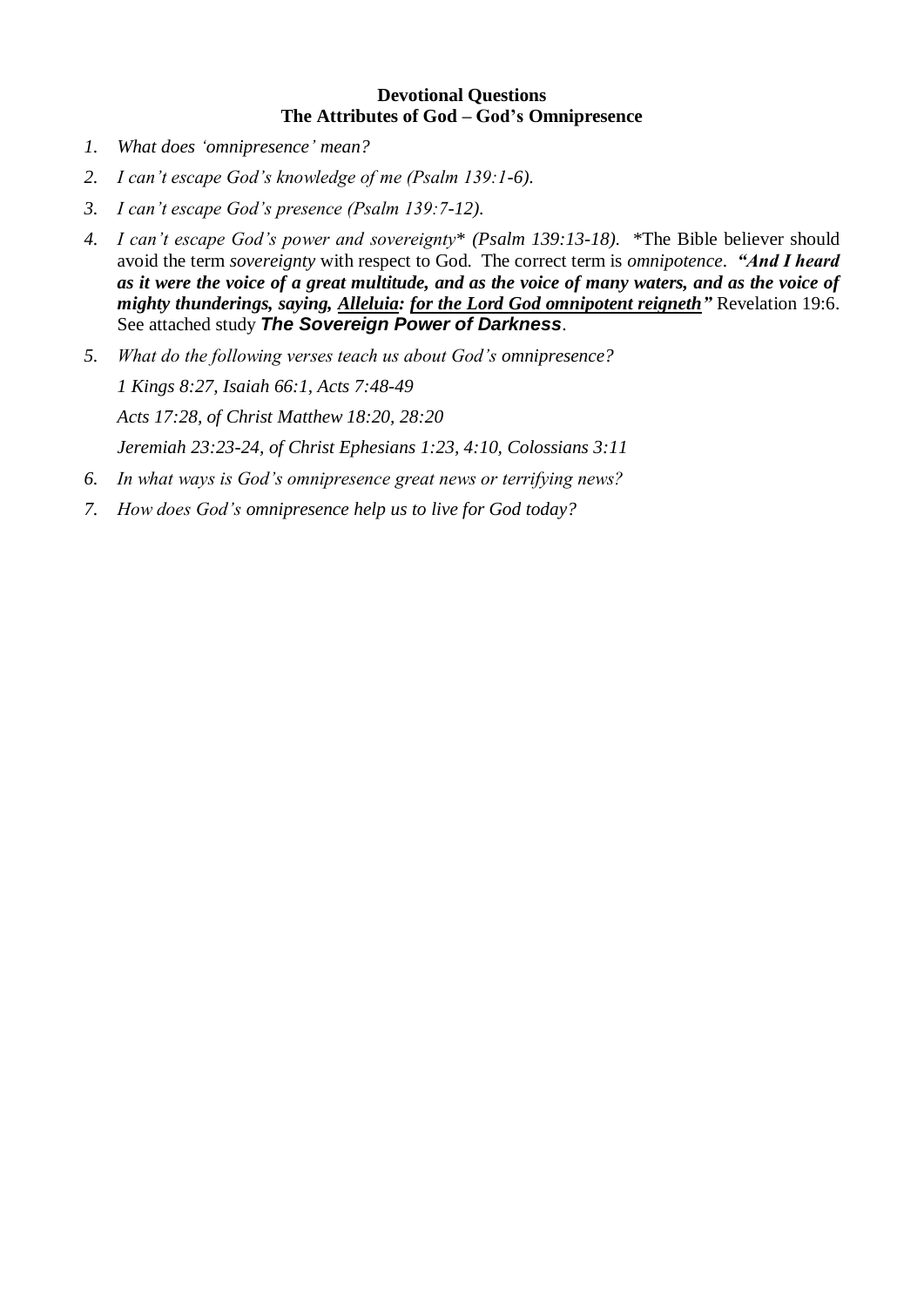#### **Devotional Questions – Answers to Questions The Attributes of God – God's Omnipresence**

See *Theological Studies* Book Number 2 *The Personality of God* pp 22-27 by Dr Ruckman for detailed comment.

*1. What does 'omnipresence' mean?*

See [en.wikipedia.org/wiki/Omnipresence.](https://en.wikipedia.org/wiki/Omnipresence)

**Omnipresence** or **ubiquity** is the property of being present everywhere. This property is most commonly used in a [religious](https://en.wikipedia.org/wiki/Religious) context as an attribute of a [deity](https://en.wikipedia.org/wiki/Deity) or [supreme being.](https://en.wikipedia.org/wiki/Supreme_being)

The Biblical description of God's omnipresence is Jeremiah 23:24, see *Question 5*, *"Can any hide himself in secret places that I shall not see him? saith the LORD. Do not I fill heaven and earth? saith the LORD*.*"*

The issue for today's believer is to be filled with the Lord's presence as the early disciples were, *noting the particular outcome of that infilling*. It's notable that their prayer shook a place. Later *"These...turned the world upside down"* Acts 17:6.

*"And when they had prayed, the place was shaken where they were assembled together; and they were all filled with the Holy Ghost, and they spake the word of God with boldness"* Acts 4:31.

*2. I can't escape God's knowledge of me (Psalm 139:1-6).*

The key expressions are *"Thou knowest my downsitting and mine uprising, thou understandest my thought afar off...For there is not a word in my tongue, but, lo, O LORD, thou knowest it altogether"* Psalm 139:2, 4.

Today's believer should therefore pray as King David did. *"Let the words of my mouth, and the meditation of my heart, be acceptable in thy sight, O LORD, my strength, and my redeemer"* Psalm 19:14.

*3. I can't escape God's presence (Psalm 139:7-12).*

The key expressions are *"Whither shall I go from thy spirit? or whither shall I flee from thy presence?...Yea, the darkness hideth not from thee; but the night shineth as the day: the darkness and the light are both alike to thee"* Psalm 139:7, 12.

Today's believer should therefore pray to be the kind of man that God is looking for. *"For the eyes of the LORD run to and fro throughout the whole earth, to shew himself strong in the behalf of them whose heart is perfect toward him..."* 2 Chronicles 16:9.

*4. I can't escape God's power and sovereignty*\* *(Psalm 139:13-18).* \*The Bible believer should avoid the term *sovereignty* with respect to God. The correct term is *omnipotence*. *"And I heard as it were the voice of a great multitude, and as the voice of many waters, and as the voice of mighty thunderings, saying, Alleluia: for the Lord God omnipotent reigneth"* Revelation 19:6. See attached study *The Sovereign Power of Darkness*.

The key expressions are *"I will praise thee; for I am fearfully and wonderfully made: marvellous are thy works; and that my soul knoweth right well...How precious also are thy thoughts unto me, O God! how great is the sum of them!"* Psalm 139:14, 17.

Today's believer should therefore pray that the Lord brings forth that power from him so that he is effective as one of the *"witnesses unto me*.*" "But ye shall receive power, after that the Holy Ghost is come upon you: and ye shall be witnesses unto me both in Jerusalem, and in all Judaea, and in Samaria, and unto the uttermost part of the earth"* Acts 1:8.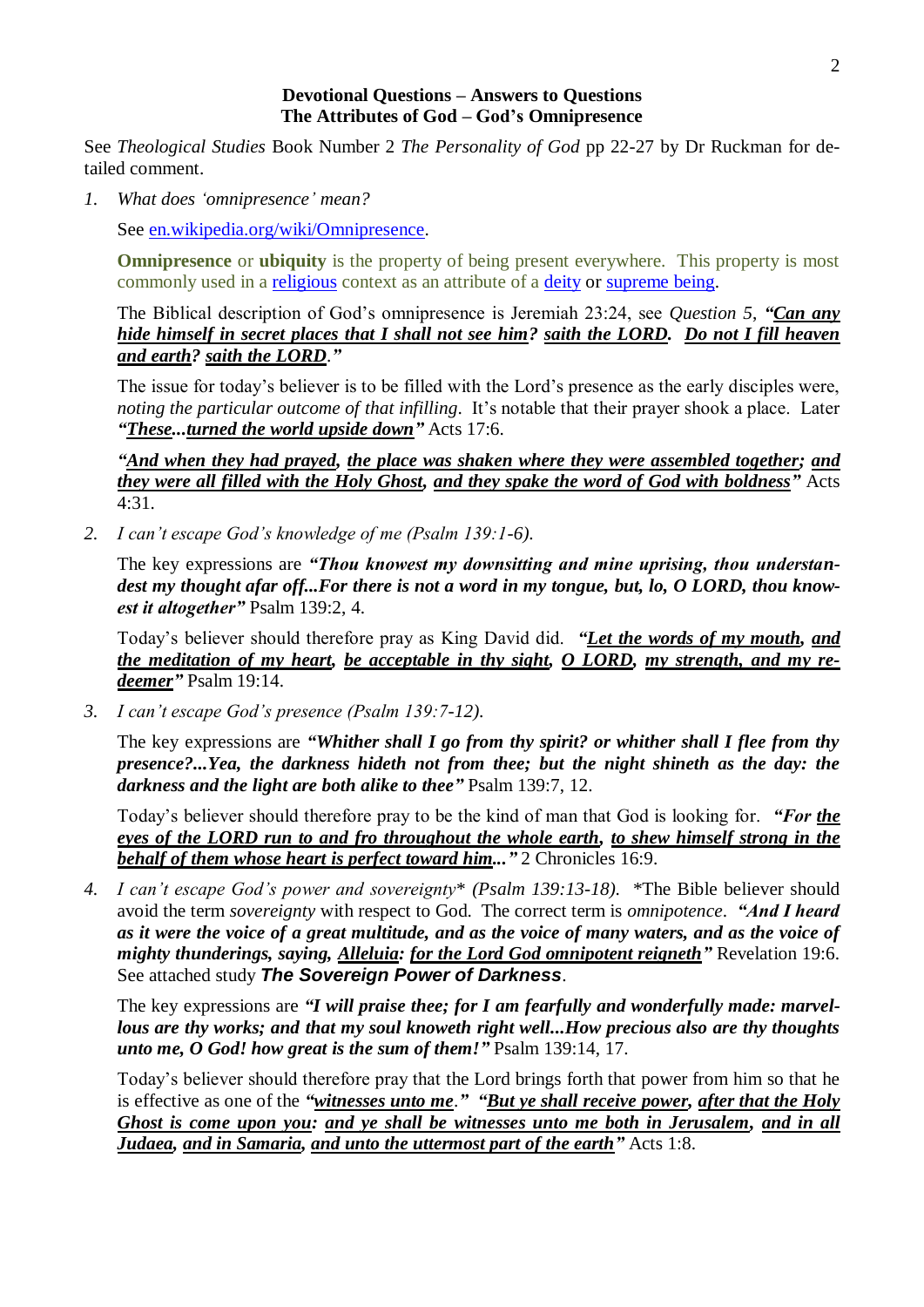*5. What do the following verses teach us about God's omnipresence?*

*1 Kings 8:27 "...behold, the heaven and heaven of heavens cannot contain thee...," Isaiah 66:1 "Thus saith the LORD, The heaven is my throne, and the earth is my footstool," Acts 7:48-49 "Heaven is my throne, and earth is my footstool...saith the Lord"* Acts 7:49

God is *beyond* His visible creation as Job states with respect to *"...the waters which were under the firmament from the waters which were above the firmament..."* Genesis 1:7 *"He hath compassed the waters with bounds, until the day and night come to an end"* Job 26:10. Isaiah 66:1 would refer to *"...the third heaven"* 2 Corinthians 12:2 whereby *"...the most High ruleth in the kingdom of men...*" Daniel 4:17, 25, 32. Acts 7:49, without the definite articles, may have wider application to the aftermath of the Second Advent when *"...Behold, the tabernacle of God is with men..."* Revelation 21:3 and, noting *"the heavens"* plural, the complete fulfilment then of Psalm 103:19 "*The LORD hath prepared his throne in the heavens; and his kingdom ruleth over all*."

*Jeremiah 23:23-24 "...Do not I fill heaven and earth? saith the LORD"* Jeremiah 23:24*, of Christ Ephesians 1:23, 4:10 "He that descended is the same also that ascended up far above all heavens, that he might fill all things"* Ephesians 4:10*, Colossians 3:11 "Where there is neither Greek nor Jew, circumcision nor uncircumcision, Barbarian, Scythian, bond nor free: but Christ is all, and in all"*

God is *wholly* with His creation because *"he walketh in the circuit of heaven*" Job 22:14 and thereby typifies the intimacy of the Lord Jesus Christ, Who is *"The mighty God"* Isaiah 9:6 and therefore omnipresent, with His church as Paul explains. *"...Christ is the head of the church: and he is the saviour of the body...even as Christ also loved the church, and gave himself for it"* Ephesians 5:23, 25 *"And he is the head of the body, the church: who is the beginning, the firstborn from the dead; that in all things he might have the preeminence"* Colossians 1:18.

*Acts 17:28 "For in him we live, and move, and have our being...," of Christ Matthew 18:20, 28:20 "For where two or three are gathered together in my name, there am I in the midst of them...lo, I am with you alway..."*

God is *intimate* with His creation and as *"The mighty God"* Isaiah 9:6 and omnipresent, the Lord fulfils for both His immediate disciples and *"for them also which shall believe on me through their word"* John 17:20 His promise John 14:20 *"At that day ye shall know that I am in my Father, and ye in me, and I in you*.*"*

The particular blessing for today's believer is as *Question 1* sets out with respect to God's filling of the believer in response to believing prayer that can have vivid observable effects.

*"And when they had prayed, the place was shaken where they were assembled together; and they were all filled with the Holy Ghost, and they spake the word of God with boldness"* Acts 4:31.

*6. In what ways is God's omnipresence great news or terrifying news?*

By inspection, both are embodied for today's believer in Psalm 32:8-10 *"I will instruct thee and teach thee in the way which thou shalt go: I will guide thee with mine eye. Be ye not as the horse, or as the mule, which have no understanding: whose mouth must be held in with bit and bridle, lest they come near unto thee. Many sorrows shall be to the wicked: but he that trusteth in the LORD, mercy shall compass him about*.*"*

*7. How does God's omnipresence help us to live for God today?*

It does so in the same way as it did for King David. Note again the application for today's believer with respect to being *"witnesses unto me"* Acts 1:8 in what follows in that *"my tongue was glad*.*"*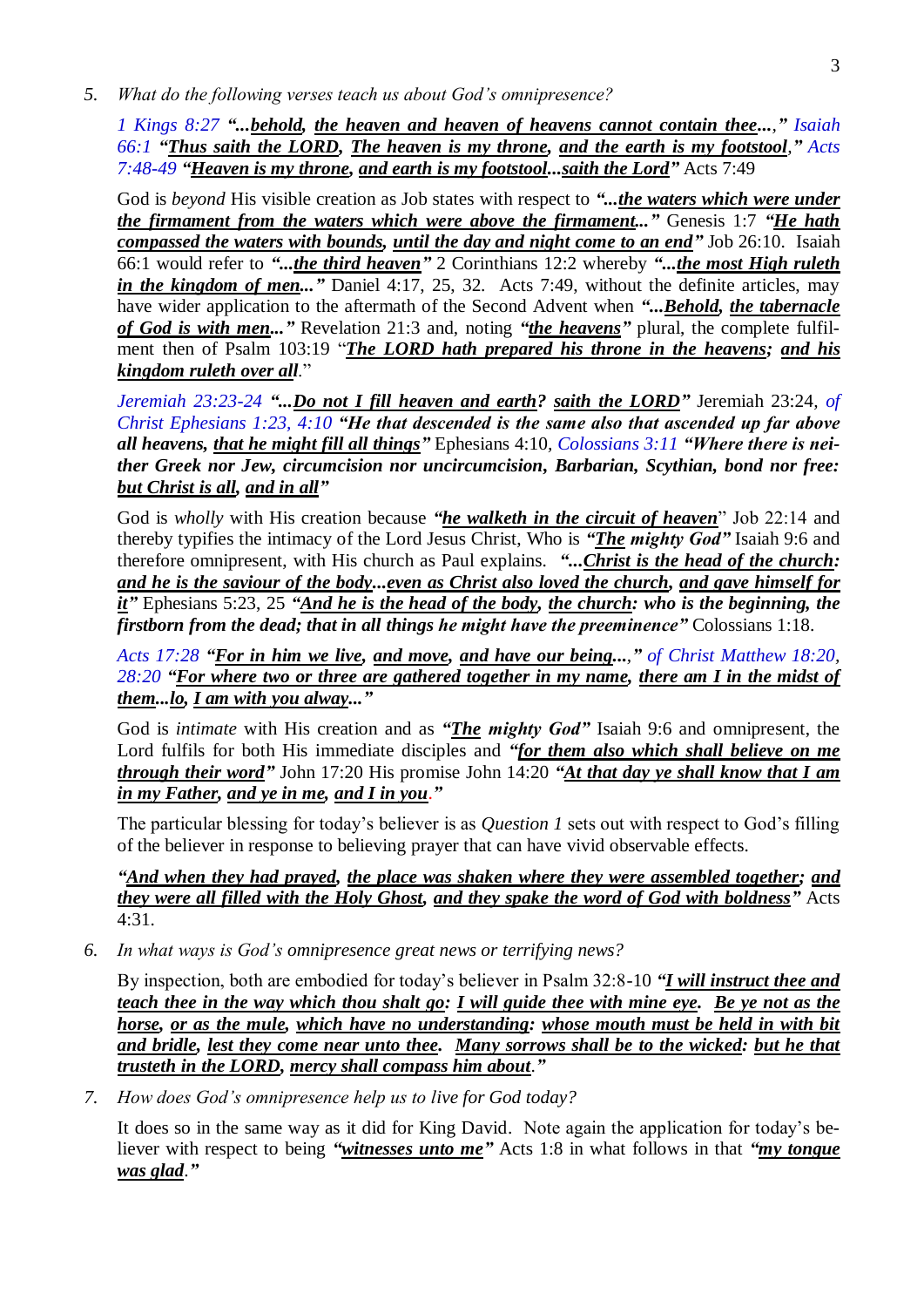4

*"For David speaketh concerning him, I foresaw the Lord always before my face, for he is on my right hand, that I should not be moved: Therefore did my heart rejoice, and my tongue was glad; moreover also my flesh shall rest in hope"* Acts 2:25-26.

Today's believer has the advancements of *"...Christ in you, the hope of glory"* Colossians 1:27 and the Lord Jesus Christ discerned through *"...the holy scriptures, which are able to make thee wise unto salvation through faith which is in Christ Jesus"* 2 Timothy 3:15 *"a more sure word of prophecy"* as Peter exhorts with respect to living for God *now "till he come"* 1 Corinthians 11:26.

*"We have also a more sure word of prophecy; whereunto ye do well that ye take heed, as unto a light that shineth in a dark place, until the day dawn, and the day star arise in your hearts"* 2 Peter 1:19.

# **PSALM 139**

6 Such knowledge is too wonderful for me It is high, I cannot attain unto it

7 Whither shall I go from thy spirit? Or whither shall I flee from thy presence?

8 If I ascend up into heaven, thou art there If I make my bed in hell, behold, thou art there

9 If I take the wings of the morning And dwell in the uttermost parts of the sea

10 Even there shall thy hand lead me And thy right hand shall hold me

[www.slideshare.net/patriciagroeller/psalms-119-150](http://www.slideshare.net/patriciagroeller/psalms-119-150)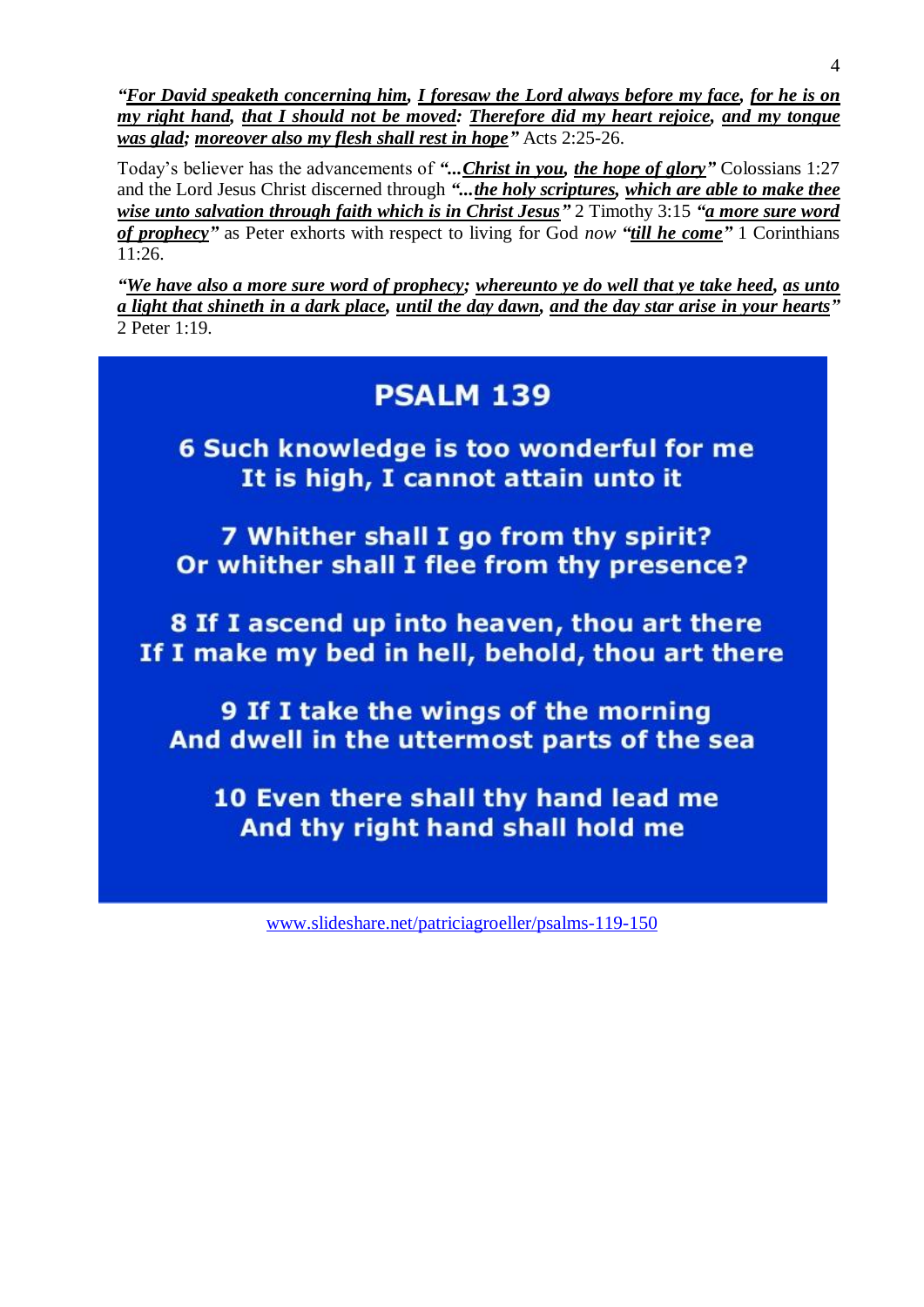## *The Sovereign Power of Darkness*



### *IMAGE OF DARKNESS*

Noted Christian writer and broadcaster Texe Marrs said this at the time of the attack on the World Trade Centre in NYC on the morning of September 11<sup>th</sup> 2001. See:

[www.texemarrs.com/102001/face\\_of](http://www.texemarrs.com/102001/face_of_devil.htm) [\\_devil.htm.](http://www.texemarrs.com/102001/face_of_devil.htm)

*Where carnage, bloodshed, and destruction can be found, there you will also find Satan, aka the Devil. This mind-boggling picture is real. Printed on the web sites of The Philadelphia Inquirer newspaper, Cable News Network (CNN.com), and the pages of The Fort Worth Star-Telegram newspaper in Texas, this image was also broadcast over Fox TV News network. It clearly shows the devil's face in the fire and smoke of the explosions at the twin towers of the World Trade Center in New York City. The Associated Press confirms that this is an unretouched photograph, a digitized close-up of the original.*

The image itself however is not the central issue. The central issue is what it depicts as the Lord Jesus Christ said on the eve of *"the suffering and death...that he by the grace of God should taste death for every man"* Hebrews 2:9.

## *"This is your hour, and the power of darkness"* **Luke 22:53** *THE SOVEREIGN POWER OF DARKNESS*

Why, then, the title of this piece, as above? After all, fundamentalists repeatedly use the word *sovereign* to refer to the Lord Himself, by means of such well-known phrases as *"the Sovereignty of God"* and *"God is Sovereign"* etc. How does the word *sovereign* then come to be associated with *"the power of darkness"* Luke 22:53? Gail Riplinger explains why.

### *THE SOVEREIGN "MAN OF SIN"* **2 Thessalonians 2:3**

Gail Riplinger shows in *The Language of the King James Bible* p 66, her emphases, that the popular NIV *using the word sovereign* is a precursor to the encroaching satanic new world order that the Lord Jesus Christ called *"the power of darkness"* Luke 22:53.

*The NIV omits the powerful word "GOD" over 300 times* [See **The number of times 15** *Major* **words differ from the King James Bible** [www.av1611.org/biblewrd.html](http://www.av1611.org/biblewrd.html) by Terry Watkins]*. It substitutes the weak word 'Sovereign.' This term was introduced into English by the French-speaking 'sovereigns' who governed England during the 12th century* [See [en.wikipedia.org/wiki/List\\_of\\_English\\_monarchs](http://en.wikipedia.org/wiki/List_of_English_monarchs) Henry I, Stephen, Henry II, Richard I]*.*